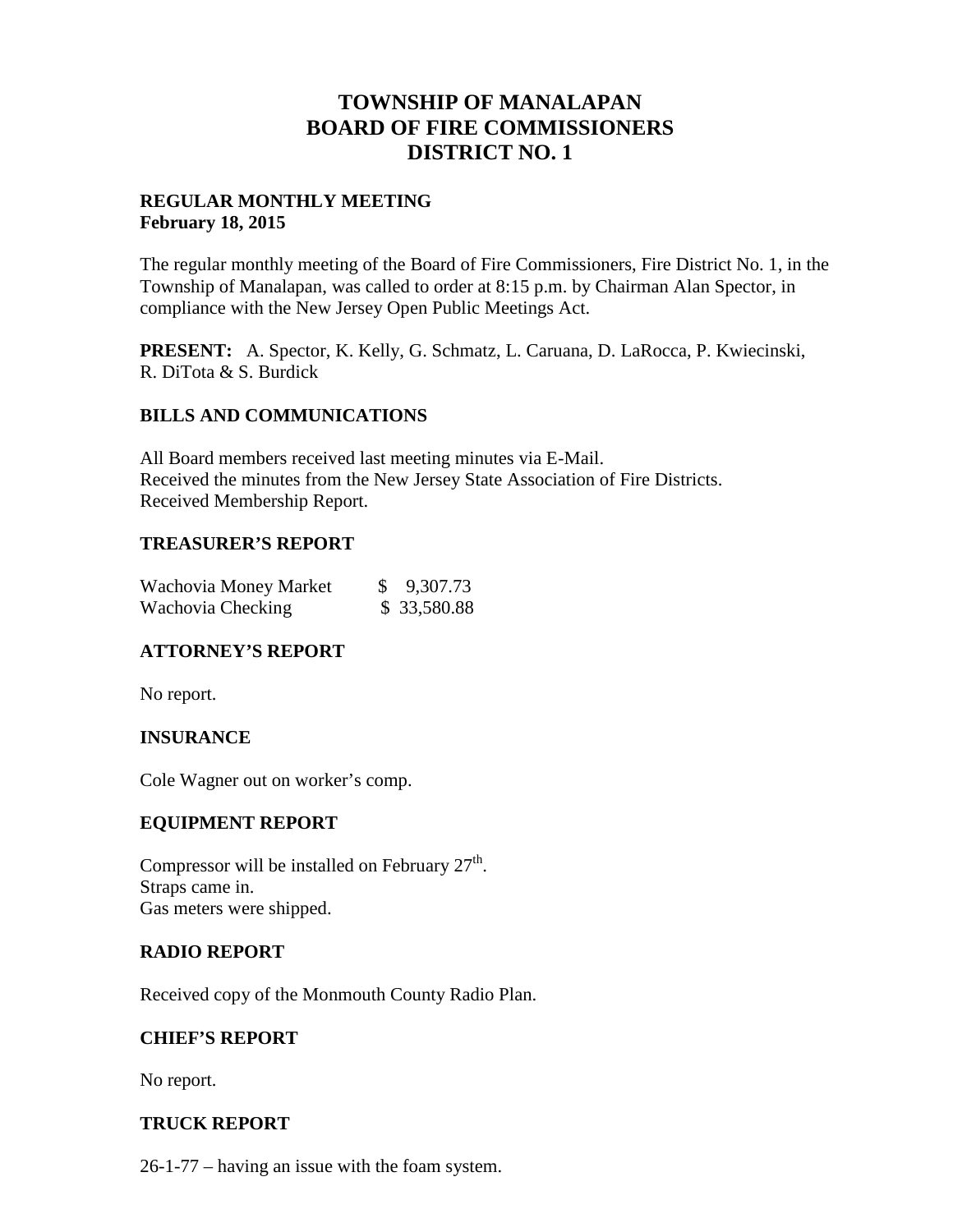# **ASSOCIATION REPORT**

Checking cameras at the Satellite.

#### **TRUSTEES' REPORT**

No report.

#### **OLD BUSINESS**

See attached.

#### **NEW BUSINESS**

Commissioner Schmatz made a motion to pay all vouchers; this was seconded by Commissioner LaRocca. All voted aye.

Commissioner Kelly made a motion not to exceed \$5,200 for the hose and pump testing with Fail Safe; this was seconded by Commissioner LaRocca. All voted aye.

Commissioner Kelly made a motion not to exceed \$700 for the replacement of the LED personal streamlites; this was seconded by Commissioner LaRocca. All voted aye.

Meeting opened to the public at 8:42 P.M.

A motion was made by Commissioner Schmatz to adjourn; it was seconded by Commissioner Kelly and all voted aye.

Meeting adjourned at 8:45 P.M.

Respectfully submitted, Kenneth Kelly, Clerk